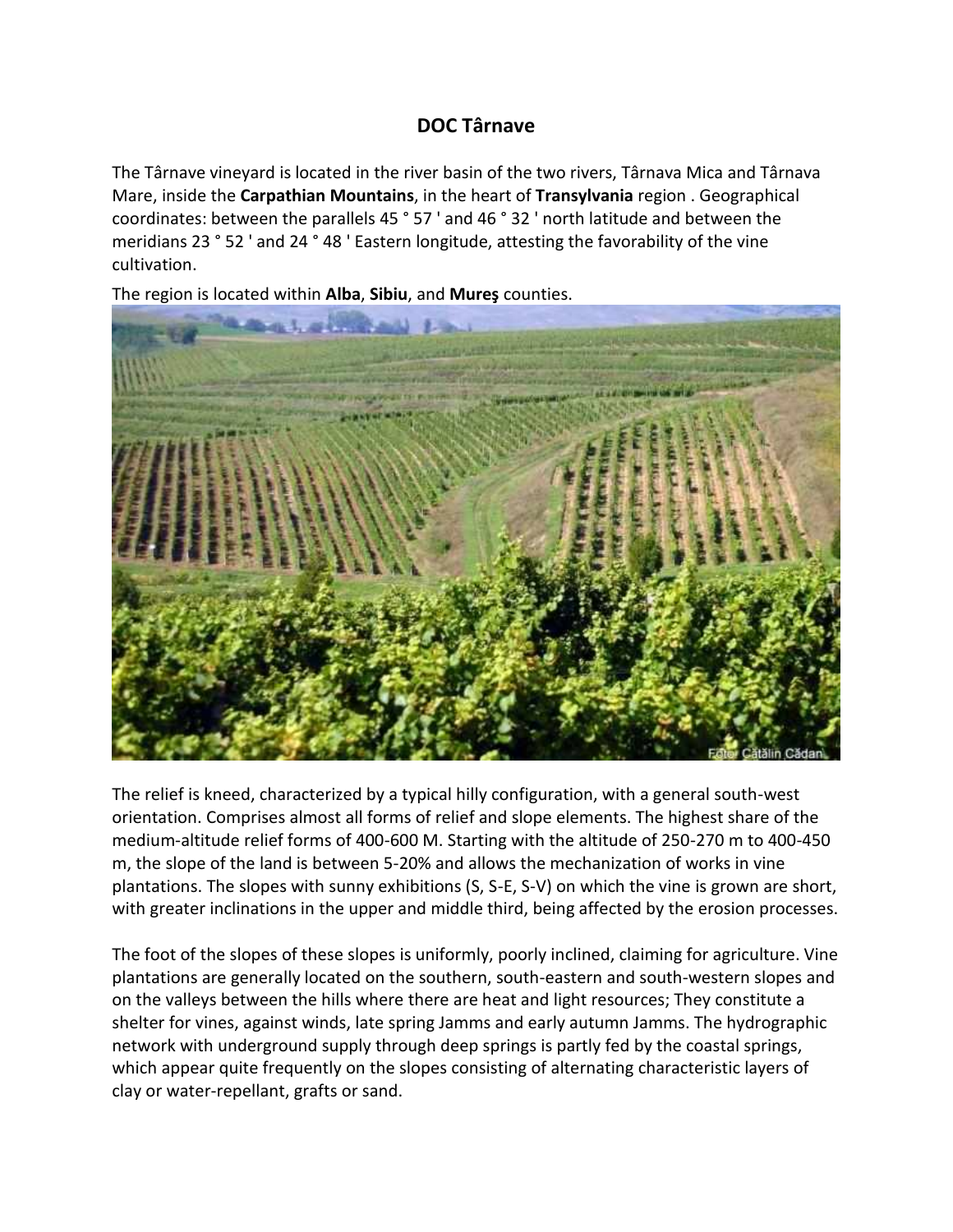The climate is an essential ecological component in the formation and development of the Târnave vineyard. It is moderately temperate continental, with suitable summers of warm, harsh and moist winters, but with long and predominantly serene autumn, influenced by the Western air masses and the presence of the Carpathian arc that protects the region from the cold currents in the northeast and east. Air temperature is the main factor limiting the vine culture, triggering and passing vegetation phases, quantity and quality of production. The average multiannual value (1995-2006) of the air temperature in the wine center Jidvei is 9.7 °c, higher by 0.7 °c than that recorded at the Târnave vineyard level.

The vineyard has been mentioned since ancient times, being famous for its white wines, characterized by fruitiness, freshness, and high acidity. Also, according to wine literature, **Târnave DOC** is the birthplace of two of the most popular, appreciated, and expressive Romanian white varieties: **[Fetească](https://premiumwinesofromania.com/feteasca-alba/) Albă** and **[Fetească](https://premiumwinesofromania.com/feteasca-regala/) Regală**.



The first mention of **Târnave DOC** region was in **1532**, when it was mentioned in a map from "**Chorographia Transylvaniae**" written by the famous Saxon chronicler and scholar, **Johannes Honterus** (**1498**–**1549**).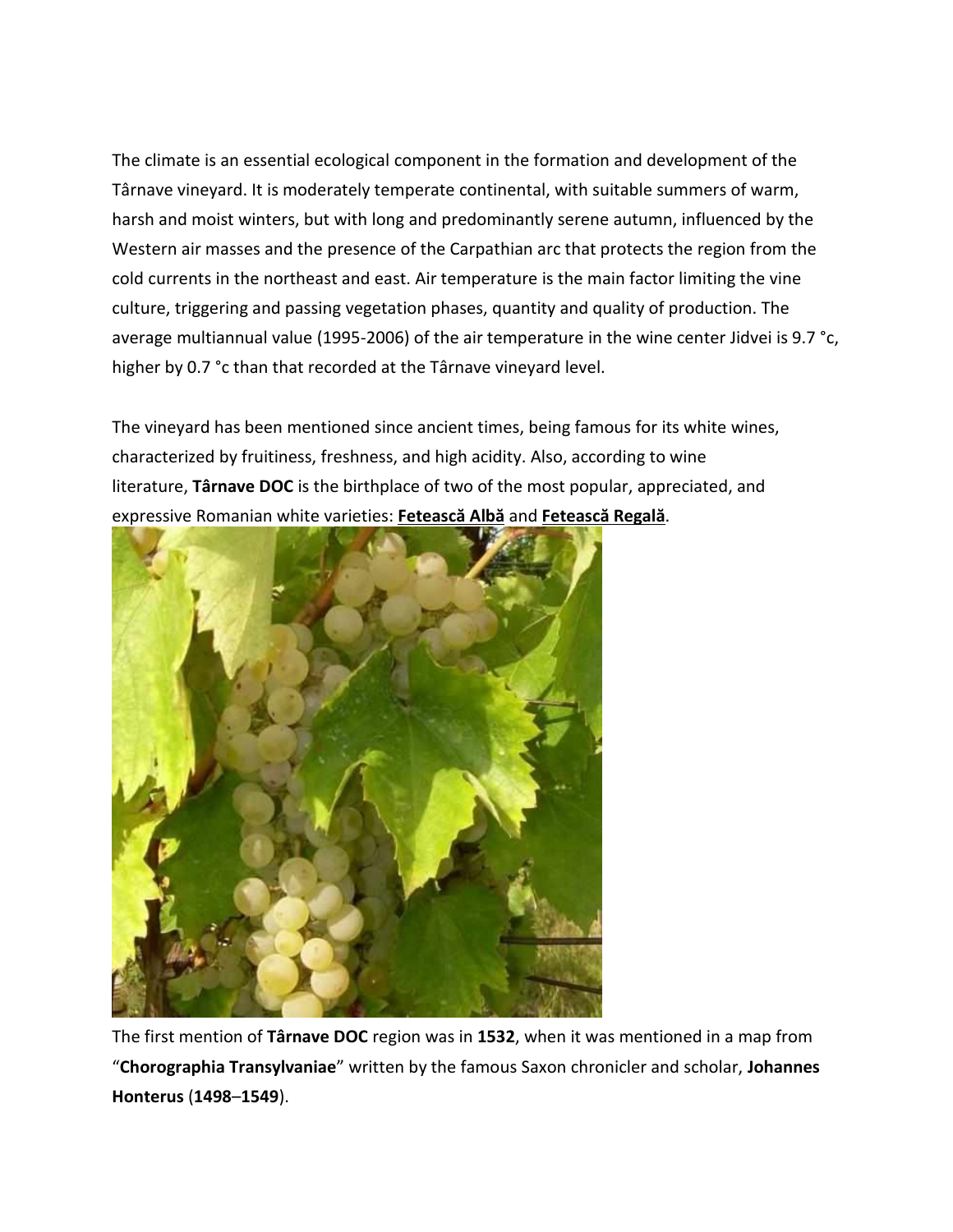

Also, in the writing "**La Vie privée à Venise, depuis de origine jusqu'à la chute de la République**" written by **P. Molmenti**, the wines from the **center of Transylvania** are mentioned since **1173**. Wines which during that time had an excellent reputation at the **Court of Venice**, in the reign of **Duke Sebastian Ziani**. At the same time, the Milanese author, **Pietro Casala**, eulogiously described the "generous and mature" wines coming from the **Carpathian Mountains**. Also, information about winemaking practices and wine production around **1896** are mentioned in the works of **Herczegh Mihály**.

in this region we find an unique set of natural factors ideal for cultivating the grapevines:

- **Southwestern slopes that offer natural protection to the grapevines against the spring and autumn winds and hoarfrost**;
- **altitude varying between 250-600 meters**;
- **brown soil with alternative layers of clay, waterproof marl, sandstone, and sand**;
- **moderate temperate-continental climate with warm summers, harsh and humid winters, and long and gentle autumns**;

 **the Carpathian Mountains that naturally protect the region against the cold currents from East and North East**;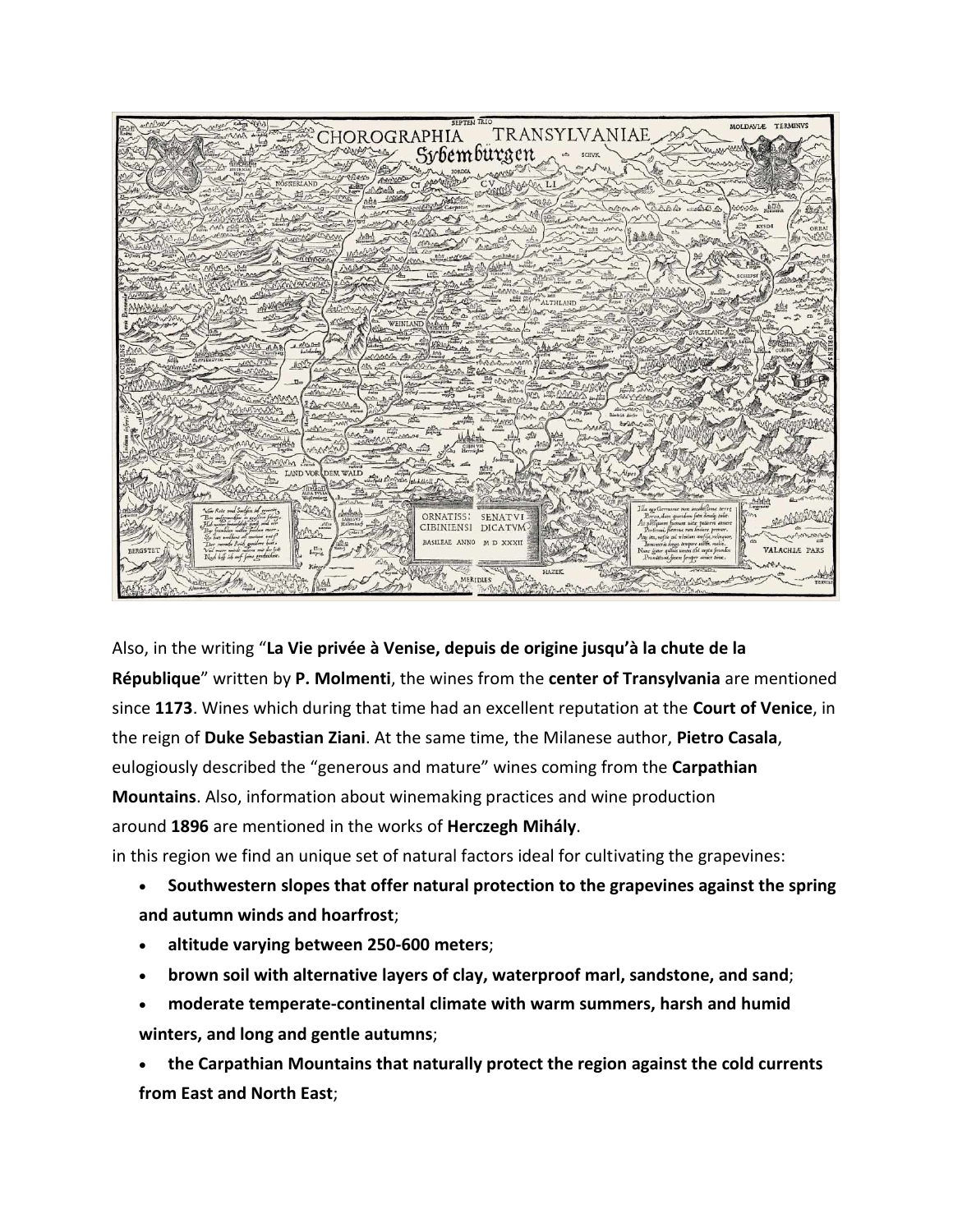## **optimal level of rainfall, humidity, solar exposure, and heat**.

In terms of *terroir*, the particularity of the region lies in the misty days from the end of the summer, September and October, a phenomenon that leads to slow grape ripening, along with the conservation of the aromas and the high level of acidity which is typical for the area of **Târnave DOC**. Also, during the ripening process, the day/ night temperature variation (**22°C/72°F** – **12°C/54°F**) contributes significantly to the quality of the grapes. A level of acidity which favors the production of sparkling wines and brandies.

The **Târnave DOC white wines** are fresh due to their high acidity, smooth texture, minerality, along with floral, fruity, and slightly spicy aromas. The the red wines have delicate body, roundness, smooth texture, and clean-cut aromas of forest red fruits.

Grape varieties which can be used for wines with "**Târnave**" **Controlled Designation of Origin**:

## **White Grape Varieties**:

Gewürztraminer, Chardonnay, Pinot Gris, Muscat Ottonel, Sauvignon Blanc, Neuburger,Italian Riesling, Rhine Riesling, [Fetească](https://premiumwinesofromania.com/feteasca-alba/) Albă, [Fetească](https://premiumwinesofromania.com/feteasca-regala/) Regală, Furmint.

## **Red Grape Varieties:**

Cabernet Sauvignon, Pinot Noir, [Fetească](https://premiumwinesofromania.com/feteasca-neagra/) Neagră, Syrah, Merlot.

The production of grapes, depending on the use of traditional mentions, is:

For D.O.C.-C.M.D.

Maximum 12,000 kg/ha: Pinot Gris, Muscat Ottonel, Sauvignon, Riesling de Rhin, Chardonnay, Neuburger, Furmint, Aromatic Traminer, Cabernet Sauvignon, Pinot Noir, Fetească Neagră, Syrah, Merlot

Maximum 14,000 kg/ha: Fetească Albă, Italian Riesling, Fetească Regală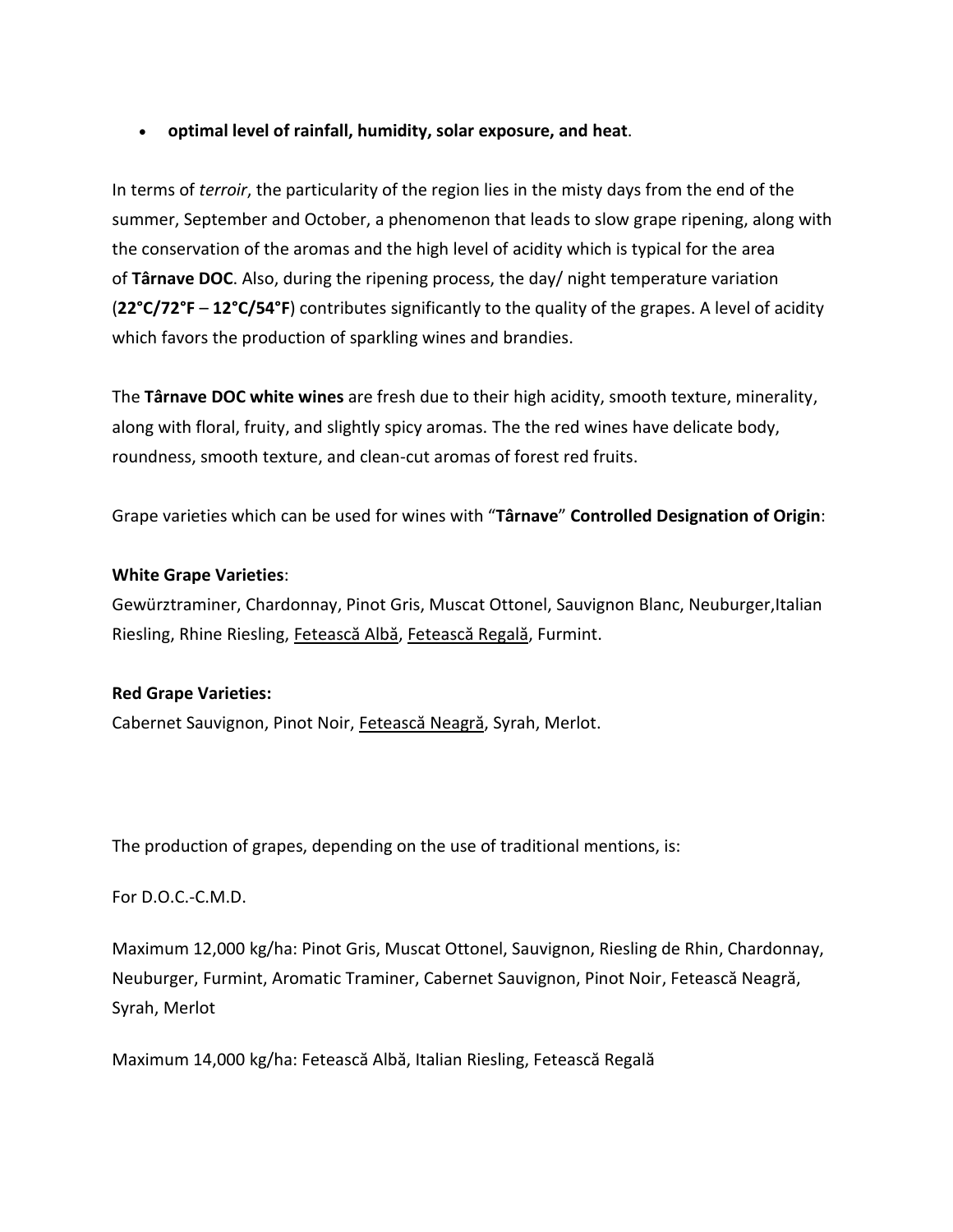For D.O.C.-C.T.

Maximum 8,000 kg/ha: Syrah, Merlot

Maximum 10,000 kg/ha: Pinot Gris, Muscat Ottonel, Sauvignon, Riesling de Rhin, Chardonnay, Fetească Albă, Italian Riesling, Aromatic Traminer, Cabernet Sauvignon, Pinot Noir, Fetească Neagra

For D.O.C.-C.I.B.

Maximum 8,000 kg/ha: Pinot Gris, Muscat Ottonel, Riesling de Rhin, Fetească Albă, Aromatic Traminer



**Villa Vinèa** is one of the representative producers from **Târnave**. The winery was founded in **2001**, when businessman and wine enthusiast **Heiner Oberrauch** discover in **Mica** (**Mureş County**) a picturesque place with great potential for wine production. The first grapewine was planted in **2006**, and in **2012** was inaugurated the winery. **Celestino Lucin the Villa Vinea**